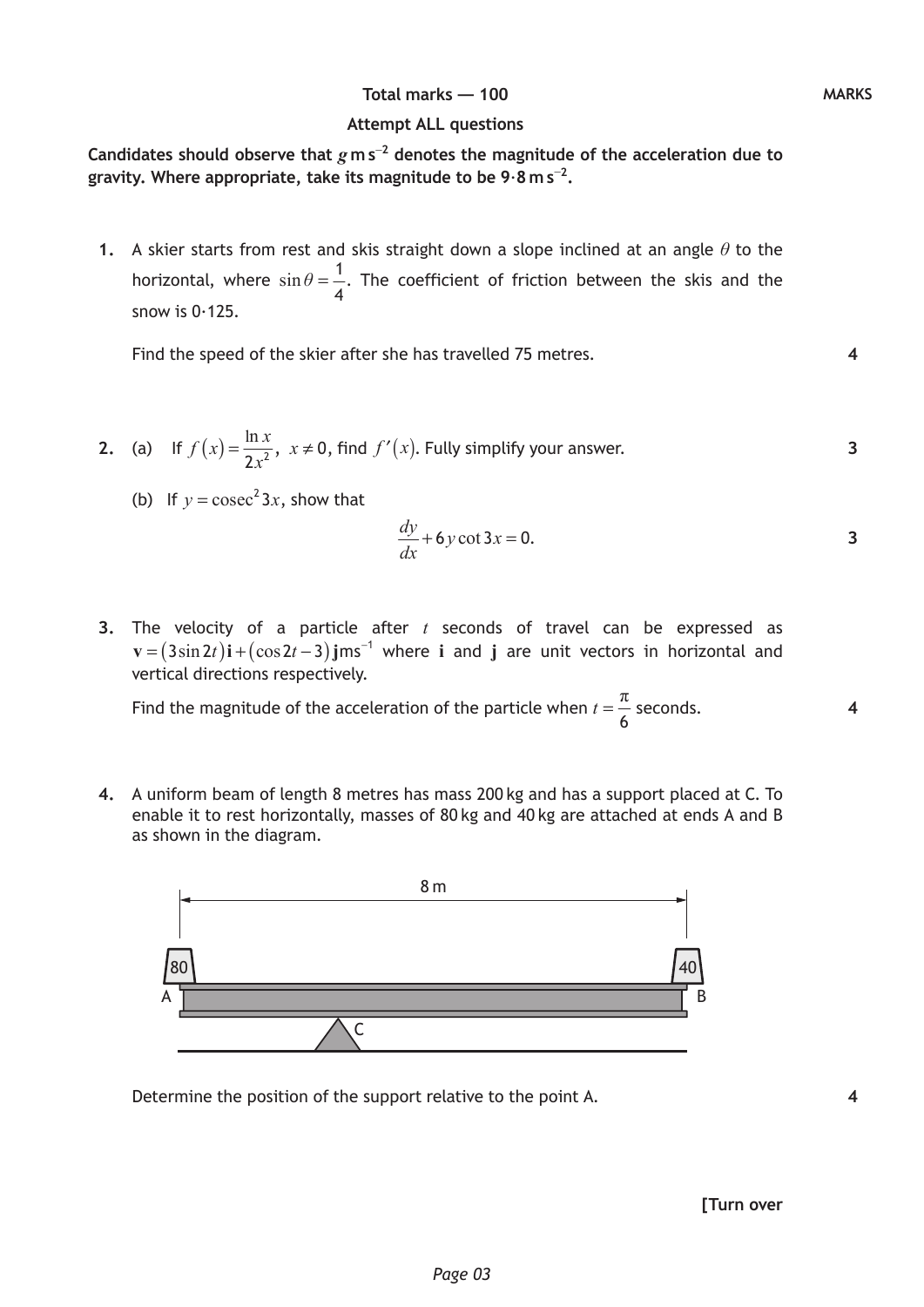- **5.** Express  $(x-3)(x^2+5)$  $x^2 + 4x$  $(x-3)(x)$  $+$  4x +  $( -3)(x^2 +$ 2 2  $3x^2 + 4x + 17$  $3(x^2+5)$ as a sum of partial fractions.
- **6.** A ride at an amusement park consists of a hollow cylinder of radius 3·5 metres which rotates about its vertical axis of symmetry.



When the angular speed reaches  $4$  rad s<sup>-1</sup> the floor is lowered and a person remains in contact with the inner surface of the cylinder without slipping.

What is the minimum coefficient of friction to prevent the person from slipping?

**7.** A cricket batsman hits a ball from ground level. The ball lands on the boundary which is 60 metres away.



If the angle of flight to the horizontal ground is 28° at the instant the ball leaves the bat, calculate the initial speed of the ball.

**5**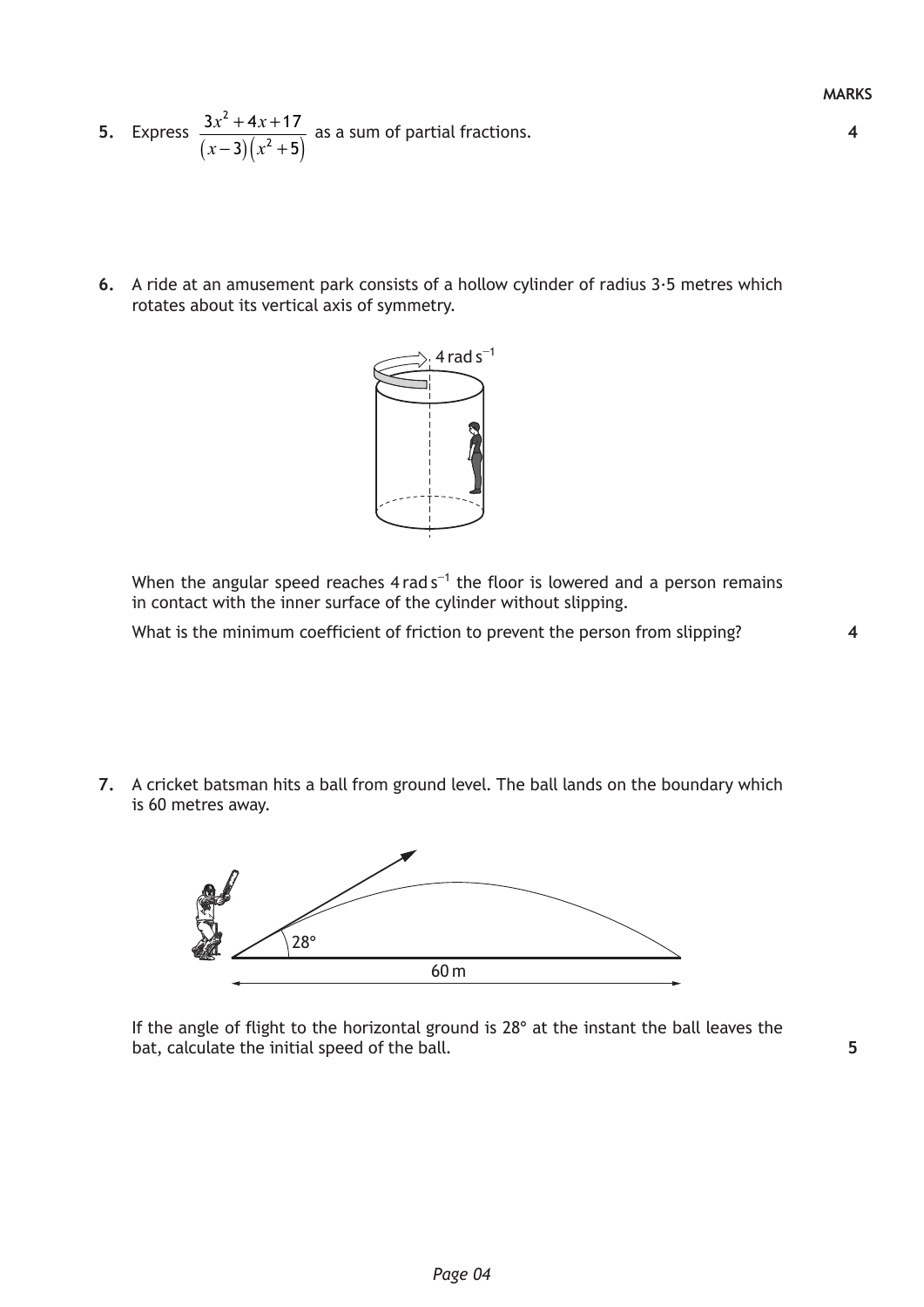**4**

**2**

**5**

**5**

 **8.** Two particles, X and Y, have masses of 0·2 kg and 0·5 kg respectively.

They are moving up a smooth plane AB, inclined at 30° to the horizontal as shown in the diagram.



The particles collide 3 $\cdot$ 5 metres from B when X is moving with a speed of 6 m s<sup>-1</sup> and Y is moving with a speed of  $3 \text{ m s}^{-1}$ .

This collision causes X to come instantaneously to rest while Y continues to travel up the slope.

Show that in the subsequent motion, Y comes to rest before reaching B.

9. A body of mass 20 kg is moving along a rough horizontal surface with speed 12 m s<sup>-1</sup>. As it passes through a point P, a horizontal force  $F = (249 - 50\sqrt{x})$  newtons is applied, where *x* metres is the displacement of the body from P.

Given that the coefficient of friction between the body and the surface is  $0.25$ :

- (a) find the work done on the body in the first 10 metres of its motion from P
- (b) find the speed of the body after travelling 10 metres from P.
- **10.** Use integration by parts to obtain  $\int x^2 \sin 5x \, dx$ .
- **11.** A curve is defined by  $3y^2 x^2y = 4$ ,  $x \ge 0$ ,  $y \ge \frac{2}{\sqrt{3}}$ .

Use implicit differentiation to find the gradient of the tangent when  $x = 2$ .

**[Turn over**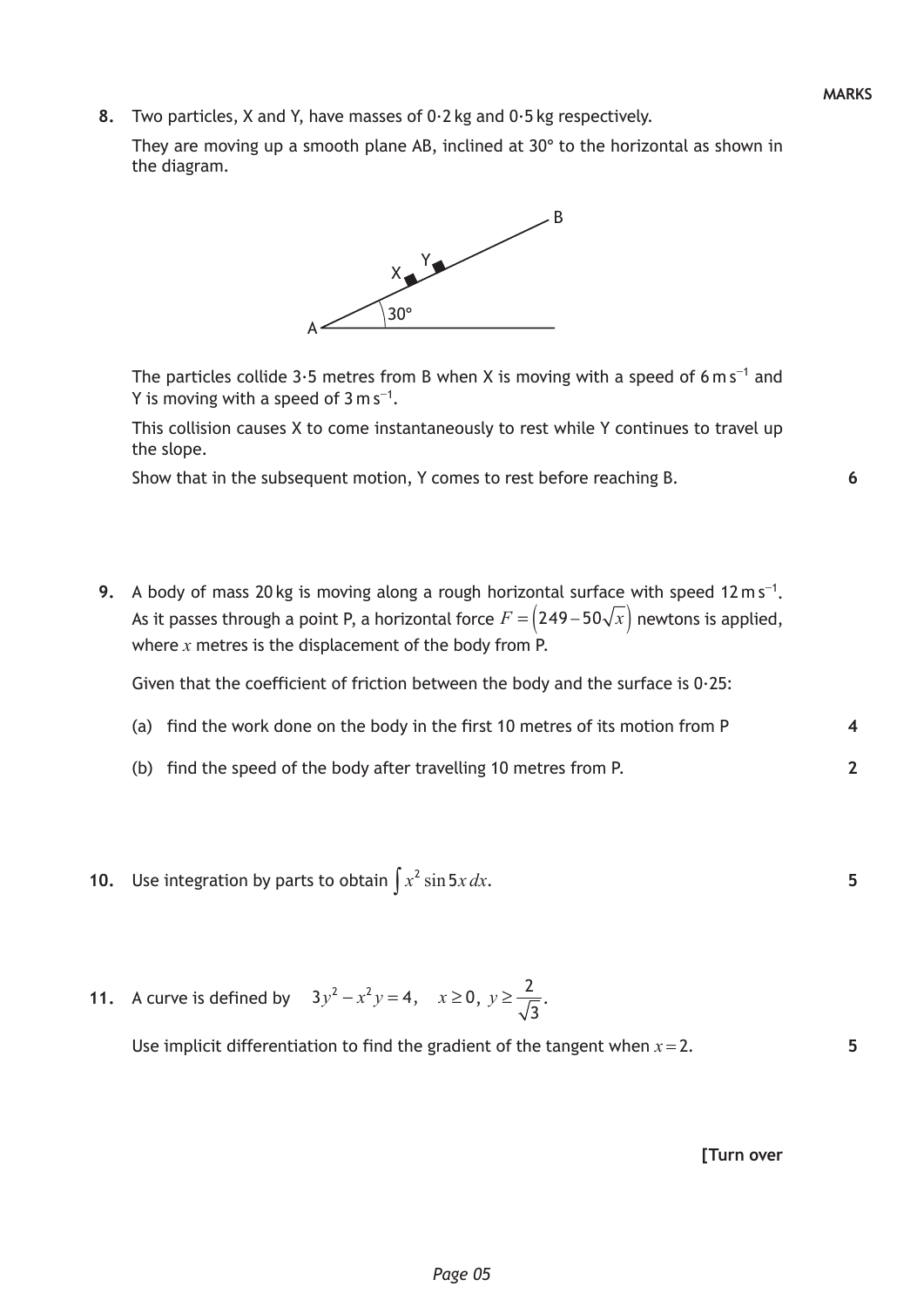**3**

**2**

**1**

- **12.** A body of mass 750 grams is attached to a light elastic string of natural length 50 cm and modulus of elasticity 150N. The mass hangs vertically with one end of the string attached to the ceiling.
	- (a) Find the extension in the string when the body hangs in equilibrium.

The body is released from a position 2 cm below the equilibrium position.

- (b) (i) Show that the body moves with simple harmonic motion modelled by  $\ddot{x} = -400x$  where *x* metres is the displacement from the equilibrium position.
	- (ii) Find the speed of the body when it is  $0.5$  cm above the point of release.
- (c) On another occasion the body is pulled down 3 cm below the equilibrium position. Explain why, in this case, the subsequent motion is not simple harmonic.

**13.** A satellite orbits the Earth at a height of *h* metres above its surface.

- (a) If the radius of the Earth is *R* metres and the acceleration due to gravity experienced at the surface of the Earth is 9 times that experienced at the satellite, find an expression for *h* in terms of *R*.
- (b) If a second satellite is orbiting Earth at a height 3*R* metres above the surface, show that the angular velocity of the second satellite can be expressed as  $\frac{1}{2}$ *R*  $rac{1}{8}\sqrt{\frac{g}{R}}$ .
- **14.** A fishing boat, A, leaves a harbour with a constant speed of 10 km h<sup>-1</sup> on a bearing of 060°.

At the same time another fishing boat, B, is 12 km due east of A, moving with a constant speed of  $10\sqrt{3}$  km h<sup>-1</sup> on a bearing of 330°.

- (a) (i) Describe how the vectors **i** and **j** should be defined in this situation.
	- (ii) Show that the position of boat A relative to boat B, *t* hours after A has left the harbour, can be written as  $_{\text{A}}$ **r**<sub>B</sub> =  $(10\sqrt{3}t-12)\mathbf{i}-10t\mathbf{j}$  kilometres.
- (b) Find for how long the two boats will be within 7 km of each other. Give your answer to the nearest minute.

**5**

**2**

**3**

**4**